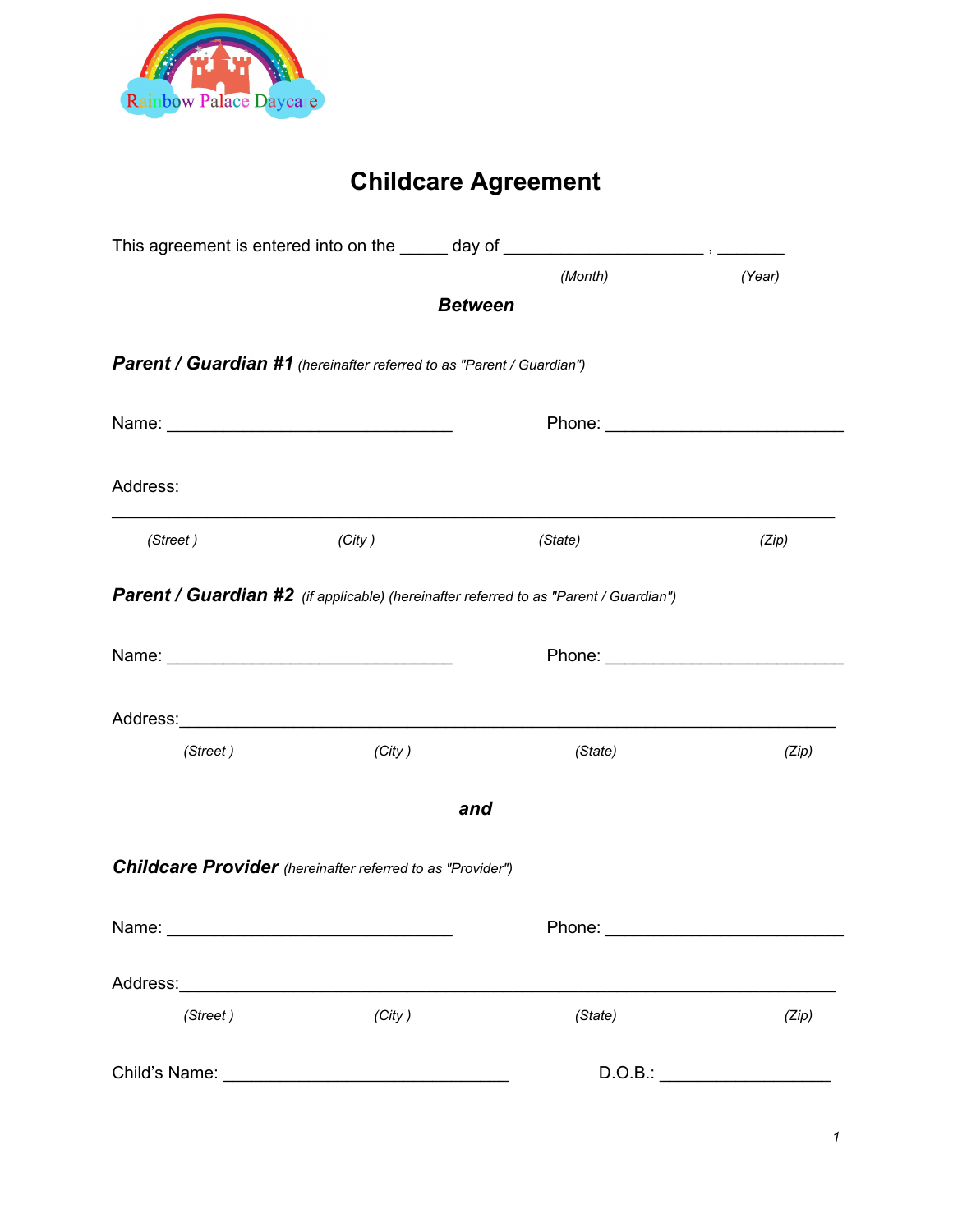

#### **1.) Hours of Service**

Under this agreement, childcare will be provided for the above named child during the following hours:

|               | Mon | Tue | Wed | Thu | Fri |
|---------------|-----|-----|-----|-----|-----|
| <b>Begin</b>  |     |     |     |     |     |
| <b>Finish</b> |     |     |     |     |     |

It is important that the above hours are adhered to. If the Parent / Guardian is late in picking up *their child, they are responsible for notifying the Provider as soon as possible so that arrangements can be made.*

The Agreed Childcare Rate is \$ \_\_\_\_\_\_\_\_\_\_\_\_\_\_\_\_\_\_\_\_\_\_\_\_ per hour.

#### **2.) Rates and and Fees**

| The agreed upon fee for childcare is $$$ |                                   |                         |        | . This fee is due on |
|------------------------------------------|-----------------------------------|-------------------------|--------|----------------------|
| <b>Friday</b>                            | on a                              | <b>Biweekly</b>         | basis. |                      |
|                                          | (Date, day of the week, or month) | (Weekly, monthly, etc.) |        |                      |

The Provider may change the agreed upon rates of this section by supplying the Parent / Guardian with **Four** weeks written notice.

#### **3.) Attendance**

*The agreed upon rate in Section 2 "Rates and Fees" is payable regardless of whether the child actually attends the daycare on the days.*

#### **4.) Payments**

Payments are promptly due on the terms of Section 2 "Rates and Fees". If a payment for childcare is, late, a late fee for the amount of \$ **15.00** per day will be assessed.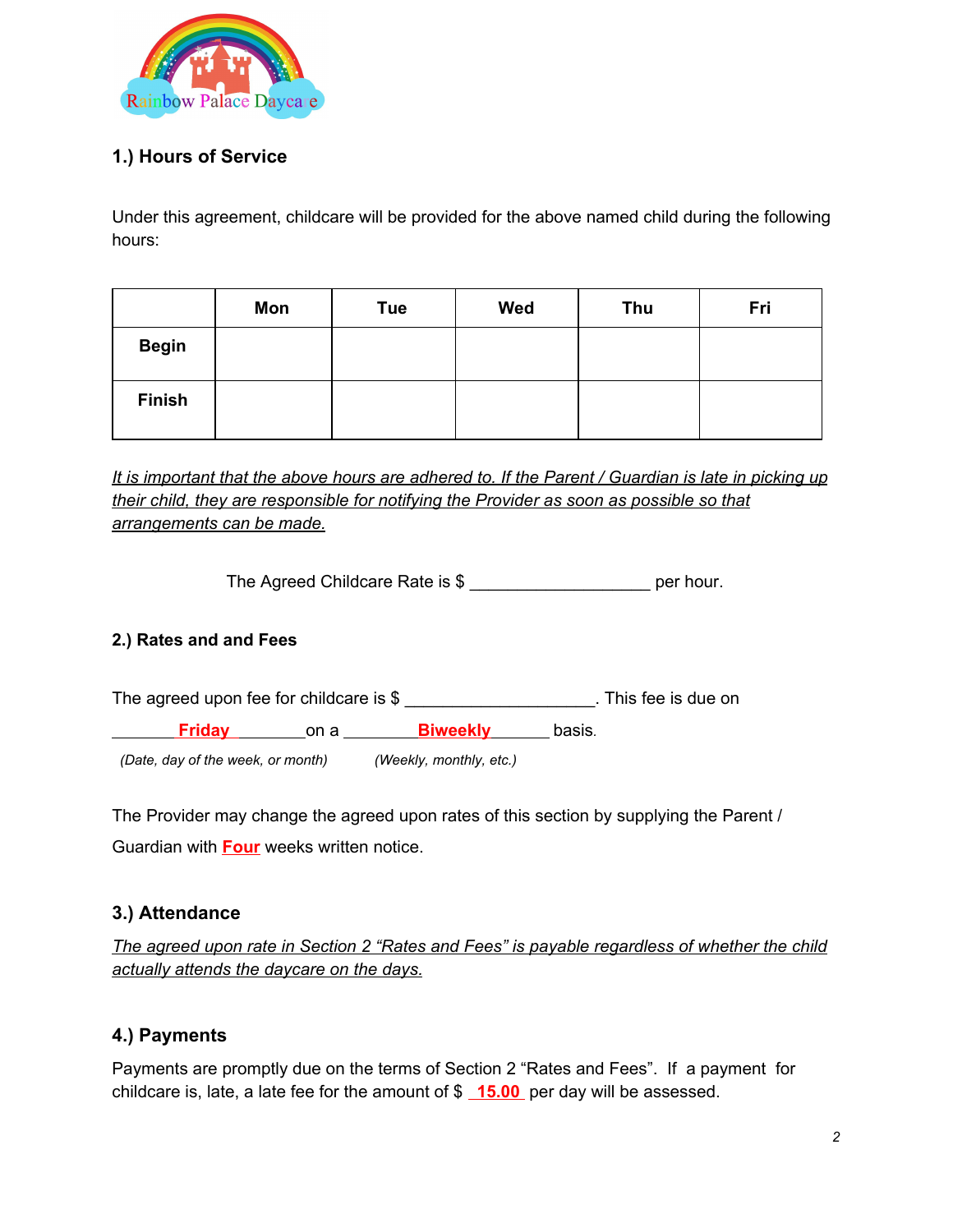

Repeated late payments can result in termination of this agreement by the *Provider.*

Any returned check fees will be the responsibility of the parent. If the bank returns check(s), the Provider reserves the right to demand that all future payments be made in the 4.)

#### **5.) Termination Services**

Either Party may terminate this contract, and the childcare services specified within provided **Four** week(s) notice is given.

The Provider may terminate the agreement immediately in the event that the child's behavior endangers the other children or the Provider.

The Provider may also terminate the contract early for repeated violations of this agreement by the parent.

Deposit is refundable with **Four** weeks written notice as a form of payment for last two weeks of the tuition.

**Please Note**: If you terminate The Childcare Agreement within six month (from start date), 50% of your deposit will not be refunded!

#### **6.) Holidays**

*Daycare will be closed and no services will be provided during the following holidays:*

**New Year's Day, Christmas Day, Presidents Day, Columbus Day, Memorial Day, Independence Day, Labor Day, Martin Luther King Day, T hanksgiving Day, Columbus Day, Veterans Day**

Ladybug Daycare may close, open late or dismiss students early during the severe weather or Rainbow Palace Daycare may close, open late or dismiss students early during the severe weather or emergencies.

If there are going to be closures due to the severe weather [ Based on DOE ], we will announce by posting at www. Rainbow-palace-daycare.com

*closures are fully paid and bi-weekly fee remains the same!* Daycare will be closed on Monday or Friday if holiday falls on weekend. All Holidays ard closures are fully paid and bi-weekly fee remains the same!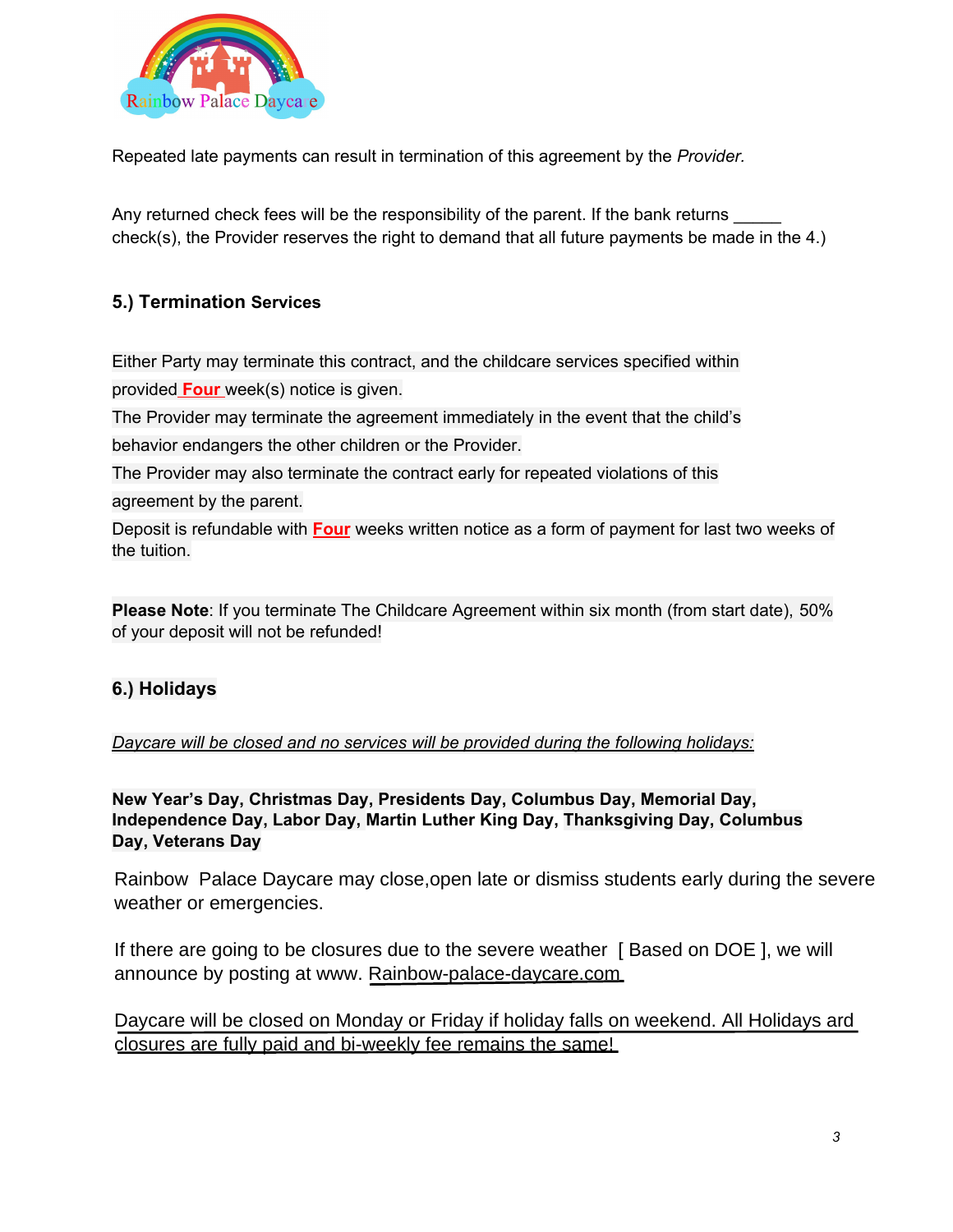

### **7.) Vacation**

A child may take a vacation of up to **One** week from the daycare per year. This vacation time is charged at a discounted rate of **50 %** to ensure the child's readmission.

*The discounted rate doesn't apply if your schedule is less than 25 hours per week and during the month of August!!!*

A minimum notice of **Four** weeks is required of the Parent / Guardian if they will be using the vacation policy stated above.

The Provider agrees to give the Parent / Guardian **Four** weeks notice if the Provider may close the daycare for a maximum of **Two** weeks per year for vacation purposes.

*Daycare will be closed and no services will be provided during Christmas Week (last week of December) and one week during the summer( date will be announced). During the Daycare closures, All the fees remain the same!*

#### **8.) Supplies**

The Parent / Guardian will be responsible for providing the following supplies to the Provider for use in the care of the child:

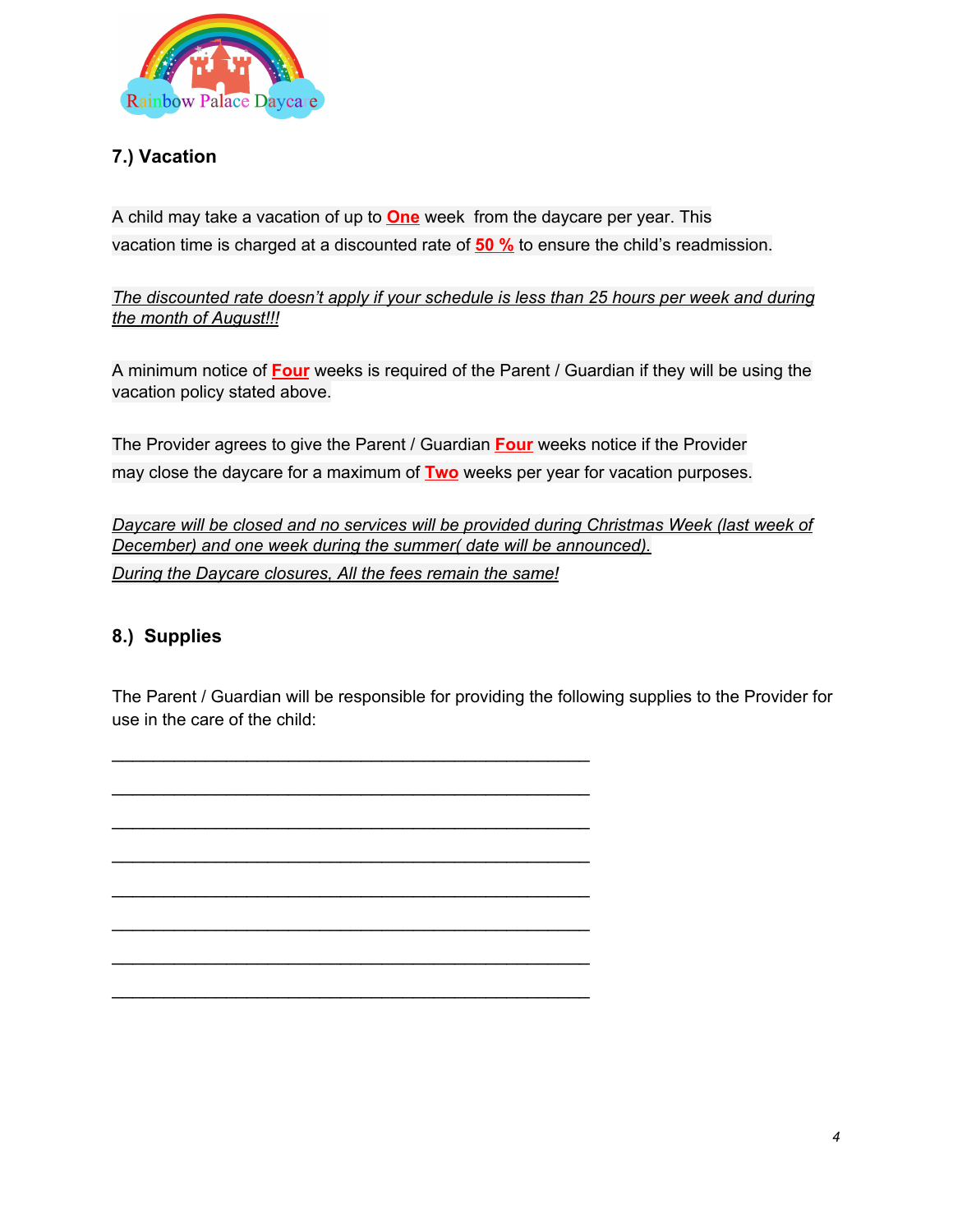

#### **9.) Meals and Snacks**

The following meals and snacks will be provided at no charge as part of the rates agreed upon in Section 2 "Rates and Fees":

| <b>Meal</b>      | <b>Number Provided</b> |
|------------------|------------------------|
| <b>Breakfast</b> |                        |
| Lunch            |                        |
| Snack            |                        |

Children (are / are not) permitted to bring food from home with the following provisions (if any)

\_\_\_\_\_\_\_\_\_\_\_\_\_\_\_\_\_\_\_\_\_\_\_\_\_\_\_\_\_\_\_\_\_\_\_\_\_\_\_\_\_\_\_\_\_\_\_\_\_\_\_\_\_\_\_\_\_\_\_\_\_\_

 *(Circle one)*

#### **10.) Potty Training**

If the child has had success in potty training at home, the Provider may attempt to provide assistance in the potty training process at their discretion during daycare.

The Parent / Guardian agrees to keep the child in diapers or "pull-ups" until the child has

demonstrated the ability to remain "accident-free" for a period of at least two weeks at home.

#### **11.) Child's Illness**

If the child is exhibiting any of the following symptoms, the child will not be accepted for care that day and alternate care arrangements should be made.

*Diarrhea, Vomiting, Persistent Cough, Fever over 101, Contagious conditions, such as rash, head lice or pink eye.*

Should the child begin to exhibit any of the above symptoms, the Provider may notify the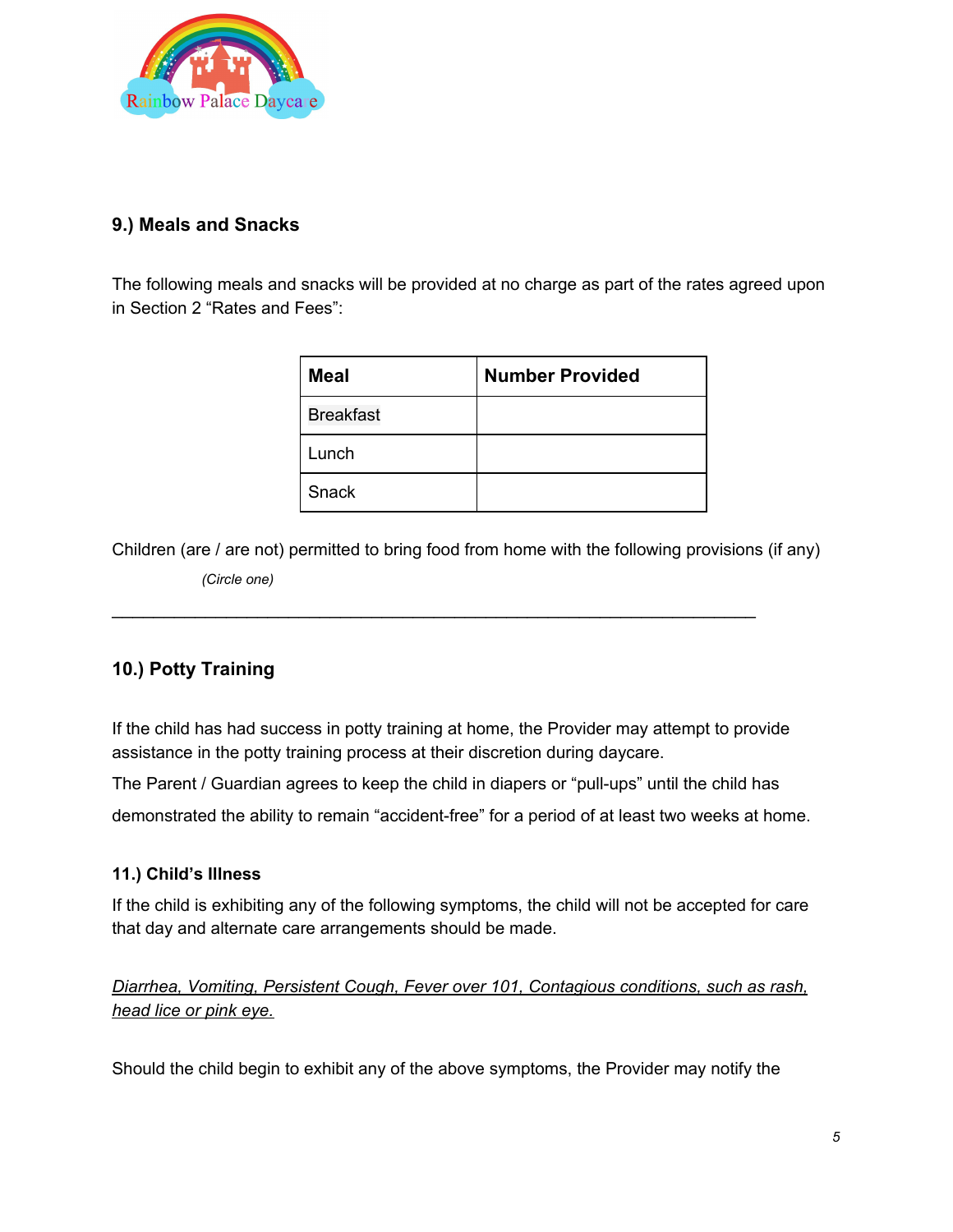

Parent / Guardian and request an immediate pickup of the child. This policy is implemented to ensure the safety and well being of the other children in the daycare and Your Child Should be symptom free for 24 hours before returning to daycare.

#### **12.) Guidance Policy**

No "timeout" will be used in the event the child misbehaves. The Provider will use the opportunity to explain why the child's actions were inappropriate and to give the child time to reflect upon their actions.

If a child becomes abusive or poses a danger to the other children, the Provider reserves the right to require immediate pickup and / or terminate this agreement in the interest of safety.

#### **13.) Child Release Policy**

Under no circumstances will the child be released to anyone other than the individuals named on the "Child Pick up Authorization" form.

#### **14.) Other Policies**

A) Permission for outside play area

I give permission for my child **Example 20** to attend outside activity area (playground)

\_\_\_\_\_\_\_\_\_\_\_\_\_\_\_\_\_\_\_\_\_\_\_\_\_\_\_\_\_\_\_\_\_\_\_\_\_\_\_\_\_\_\_\_\_\_\_\_\_\_\_\_\_\_\_\_\_\_\_\_\_\_\_\_\_\_\_\_\_

\_\_\_\_\_\_\_\_\_\_\_\_\_\_\_\_\_\_\_\_\_\_\_\_\_\_\_\_\_\_\_\_\_\_\_\_\_\_\_\_\_\_\_\_\_\_\_\_\_\_\_\_\_\_\_\_\_\_\_\_\_\_\_\_\_\_\_\_\_

\_\_\_\_\_\_\_\_\_\_\_\_\_\_\_\_\_\_\_\_\_\_\_\_\_\_\_\_\_\_\_\_\_\_\_\_\_\_\_\_\_\_\_\_\_\_\_\_\_\_\_\_\_\_\_\_\_\_\_\_\_\_\_\_\_\_\_\_\_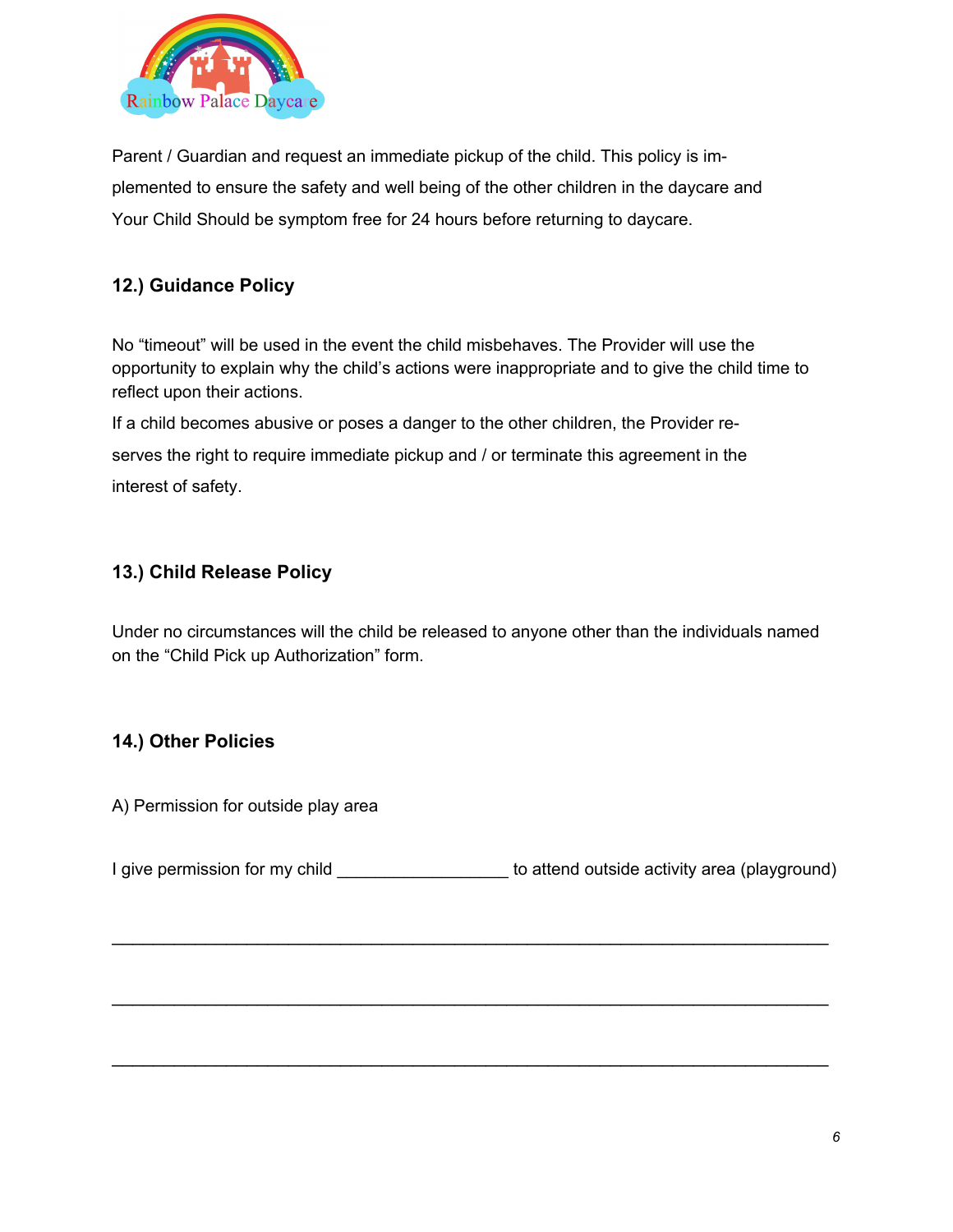

#### **Authorization Signature(s)**

By signing this agreement, all parties agree to abide by the policies and procedures specified within. The procedures for termination of this contract are located within this document under the Termination of Services section.

#### **Parent / Guardian #1**

| Parent / Guardian                          | Signature | <b>Printed Name</b> | Relationship                                                                       | Date      |
|--------------------------------------------|-----------|---------------------|------------------------------------------------------------------------------------|-----------|
| Parent / Guardian #2 (if applicable)       |           |                     |                                                                                    |           |
| Parent / Guardian                          | Signature | <b>Printed Name</b> | Relationship                                                                       | Date      |
| <b>Provider</b>                            |           |                     |                                                                                    |           |
| Signature                                  |           | <b>Printed Name</b> |                                                                                    | Date      |
|                                            |           |                     | Deposit payment for childcare service \$ _____________ was received on _____/____/ |           |
| Provider ____________________<br>Signature |           |                     | Parent/Guardian __________                                                         | Signature |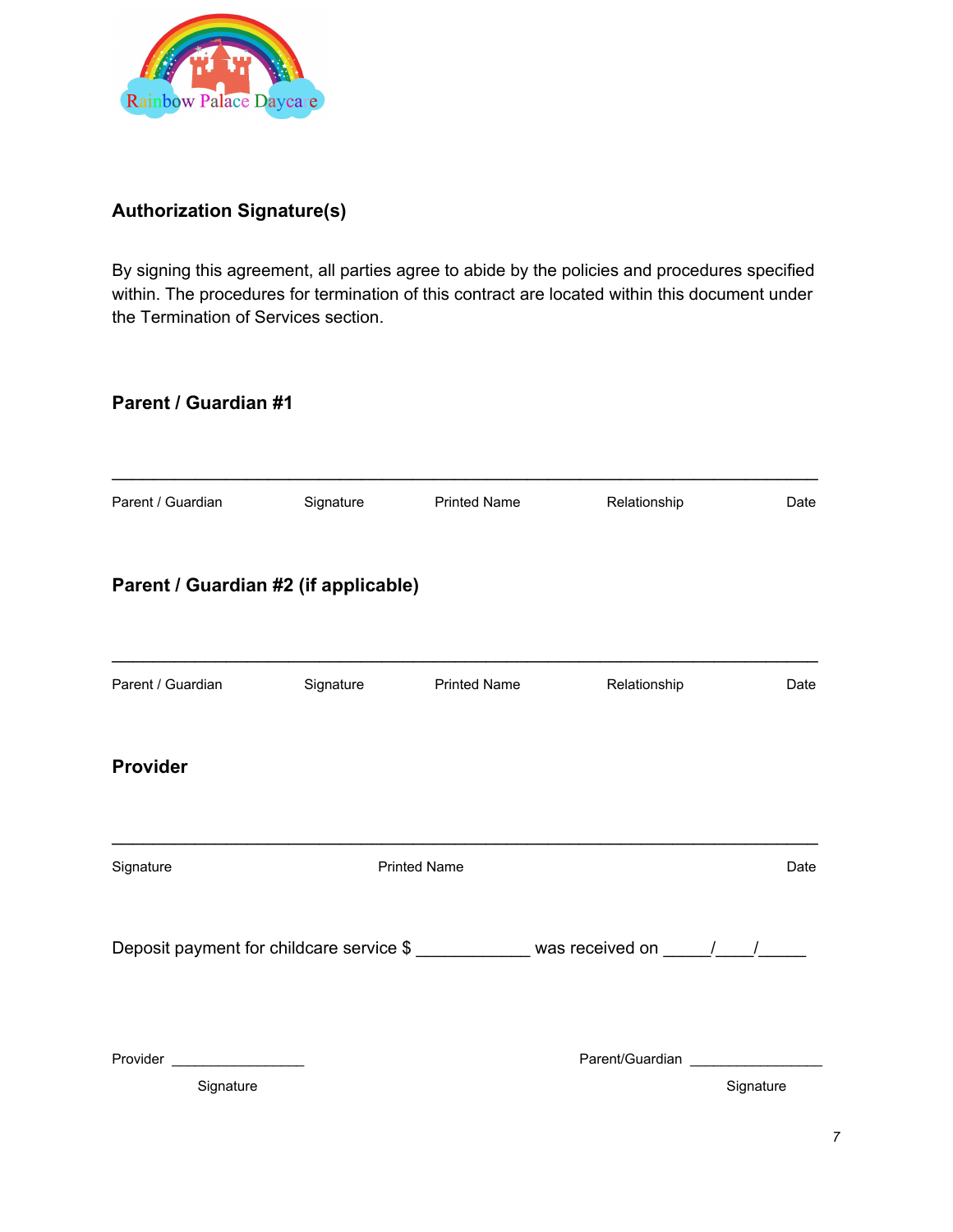

## **Registration Form**

| (Please circle one)                        |          |        | Parents are (Married / Separated / Divorced / Widowed / Single / Deceased)        |       |
|--------------------------------------------|----------|--------|-----------------------------------------------------------------------------------|-------|
|                                            |          |        | Child Lives with: (Both Parents / Father / Mother / Other )                       |       |
| (Please circle one)                        |          |        |                                                                                   |       |
|                                            |          |        | Person responsible for paying for childcare: ___________________________________  |       |
| Mother or Guardian #1 Information          |          |        | (Escorts)                                                                         |       |
|                                            |          |        |                                                                                   |       |
|                                            |          |        |                                                                                   |       |
|                                            | (Street) | (City) | (State)                                                                           | (Zip) |
|                                            |          |        |                                                                                   |       |
|                                            |          |        |                                                                                   |       |
| <b>Father's or Guardian #2 Information</b> |          |        | (Escorts)                                                                         |       |
|                                            |          |        |                                                                                   |       |
|                                            |          |        |                                                                                   |       |
|                                            | (Street) | (City) | (State)                                                                           | (Zip) |
|                                            |          |        |                                                                                   |       |
|                                            |          |        | Cell / Other Phone: _____________________Email:__________________________________ |       |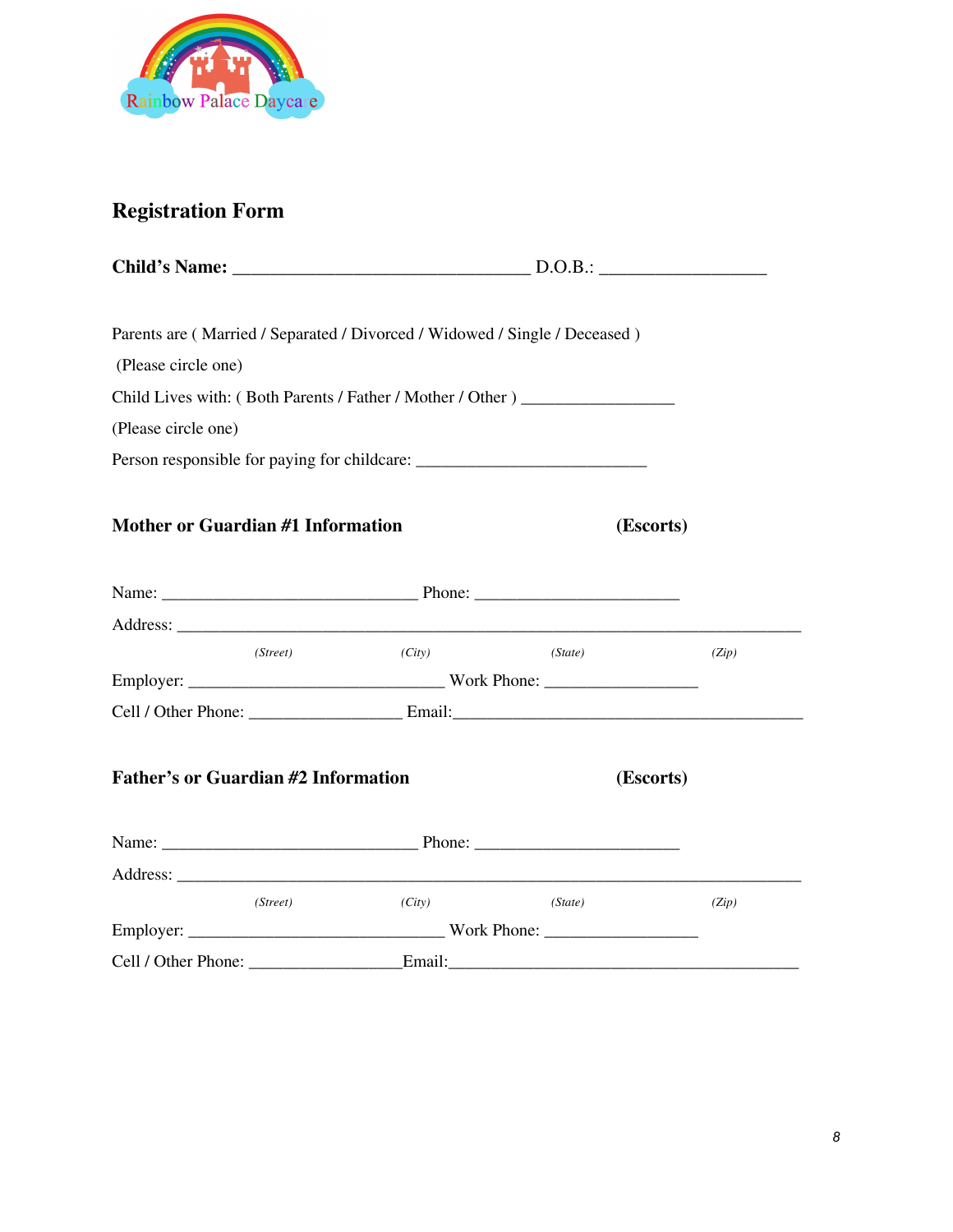

## **Emergency Contact #1**

| (Street)                                                                   | (City)              | (State)      | (Zip) |
|----------------------------------------------------------------------------|---------------------|--------------|-------|
|                                                                            |                     |              |       |
|                                                                            |                     |              |       |
| <b>Emergency Contact #2</b>                                                |                     |              |       |
|                                                                            |                     |              |       |
|                                                                            |                     |              |       |
|                                                                            |                     |              |       |
| (Street)                                                                   | (City)              | (State)      | (Zip) |
|                                                                            |                     |              |       |
|                                                                            |                     |              |       |
| <b>Medical Info</b>                                                        |                     |              |       |
|                                                                            |                     |              |       |
|                                                                            |                     |              |       |
| Is your child up to date on shots? (Yes / No) Date of last checkup: ______ |                     |              |       |
| (Please circle one)                                                        |                     |              |       |
| Signature(s)                                                               |                     |              |       |
| Parent / Guardian Signature                                                | <b>Printed Name</b> | Relationship | Date  |
| Parent / Guardian Signature                                                | Printed Name        | Relationship | Date  |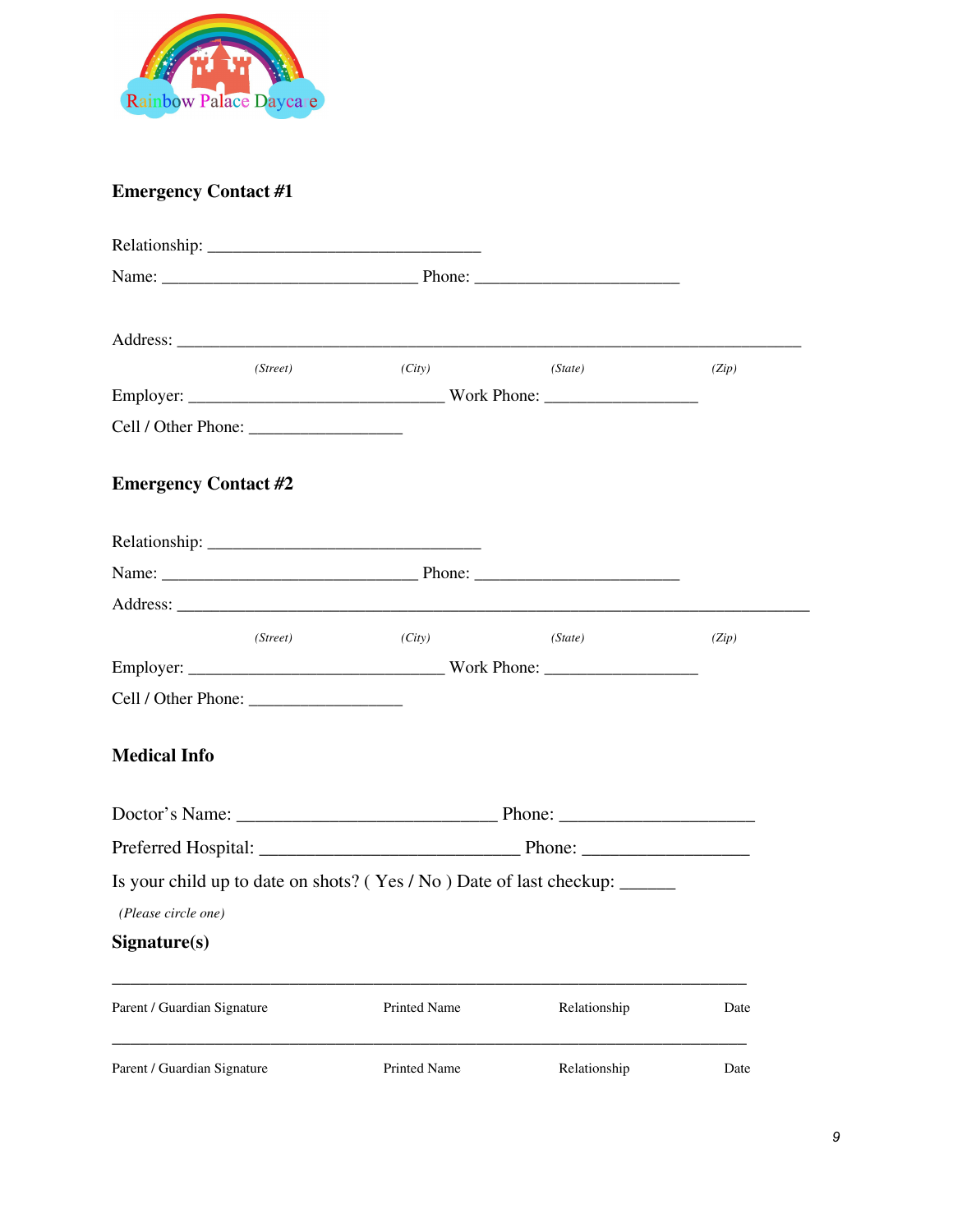

## **Child Pickup Authorization**

| The following individuals have my permission to pickup my child from daycare. |                                                                                                   |
|-------------------------------------------------------------------------------|---------------------------------------------------------------------------------------------------|
|                                                                               |                                                                                                   |
|                                                                               |                                                                                                   |
|                                                                               |                                                                                                   |
|                                                                               |                                                                                                   |
|                                                                               |                                                                                                   |
|                                                                               |                                                                                                   |
|                                                                               |                                                                                                   |
|                                                                               |                                                                                                   |
|                                                                               |                                                                                                   |
|                                                                               |                                                                                                   |
|                                                                               |                                                                                                   |
|                                                                               |                                                                                                   |
|                                                                               |                                                                                                   |
|                                                                               |                                                                                                   |
| without prior written authorization.                                          | Under no circumstances will my child be released to anyone other than the individuals named above |
| Parent / Guardian Signature Printed Name Relationship Date                    |                                                                                                   |

Parent / Guardian Signature Printed Name Relationship Date

\_\_\_\_\_\_\_\_\_\_\_\_\_\_\_\_\_\_\_\_\_\_\_\_\_\_\_\_\_\_\_\_\_\_\_\_\_\_\_\_\_\_\_\_\_\_\_\_\_\_\_\_\_\_\_\_\_\_\_\_\_\_\_\_\_\_\_\_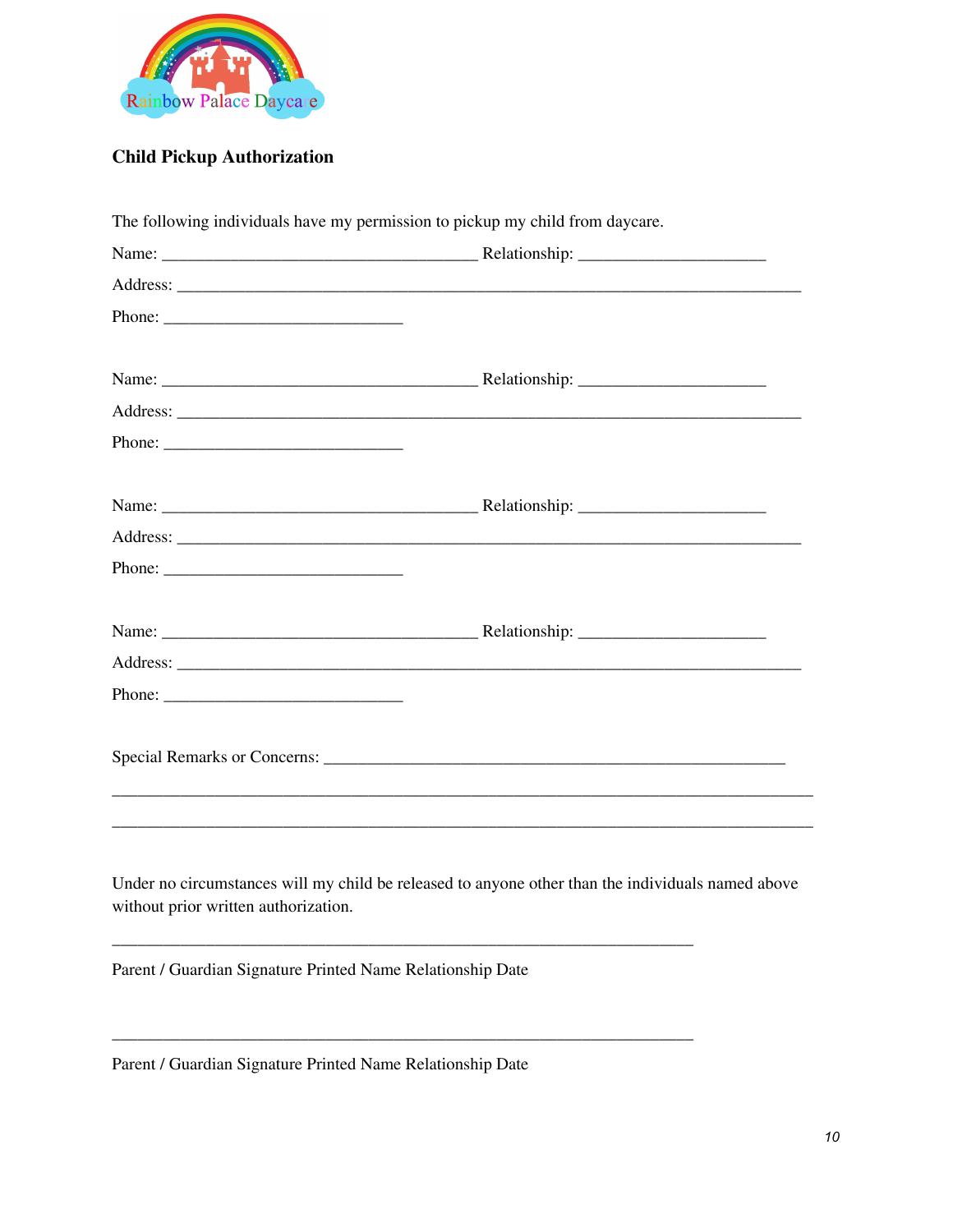

## **Sleeping and napping Arrangement**

| While under the care                                                                                                                    |  |
|-----------------------------------------------------------------------------------------------------------------------------------------|--|
| (On-site provider)                                                                                                                      |  |
| Will be napping on a <i>Playpen or Cot</i> in the nap area of the provider's home.                                                      |  |
| He or she will be supervised.                                                                                                           |  |
| I also understand that my child will be placed on his her back to sleep (for infants only)                                              |  |
| Parent/Guardian Signature: _____________________                                                                                        |  |
|                                                                                                                                         |  |
|                                                                                                                                         |  |
| <b>Consent for Emergency Medical Treatment</b><br>I do hereby give authority to the daycare program staff to obtain necessary emergency |  |
| medical treatment for my child, with understanding that the family will be notified as<br>soon as possible.                             |  |

#### **Permission for outside play area**

I give permission for my child \_\_\_\_\_\_\_\_\_\_\_\_\_\_\_\_\_\_ to attend outside activity area (playground,backyard)

| <b>Parent/Guardian Signature:</b> | Date: |
|-----------------------------------|-------|
|-----------------------------------|-------|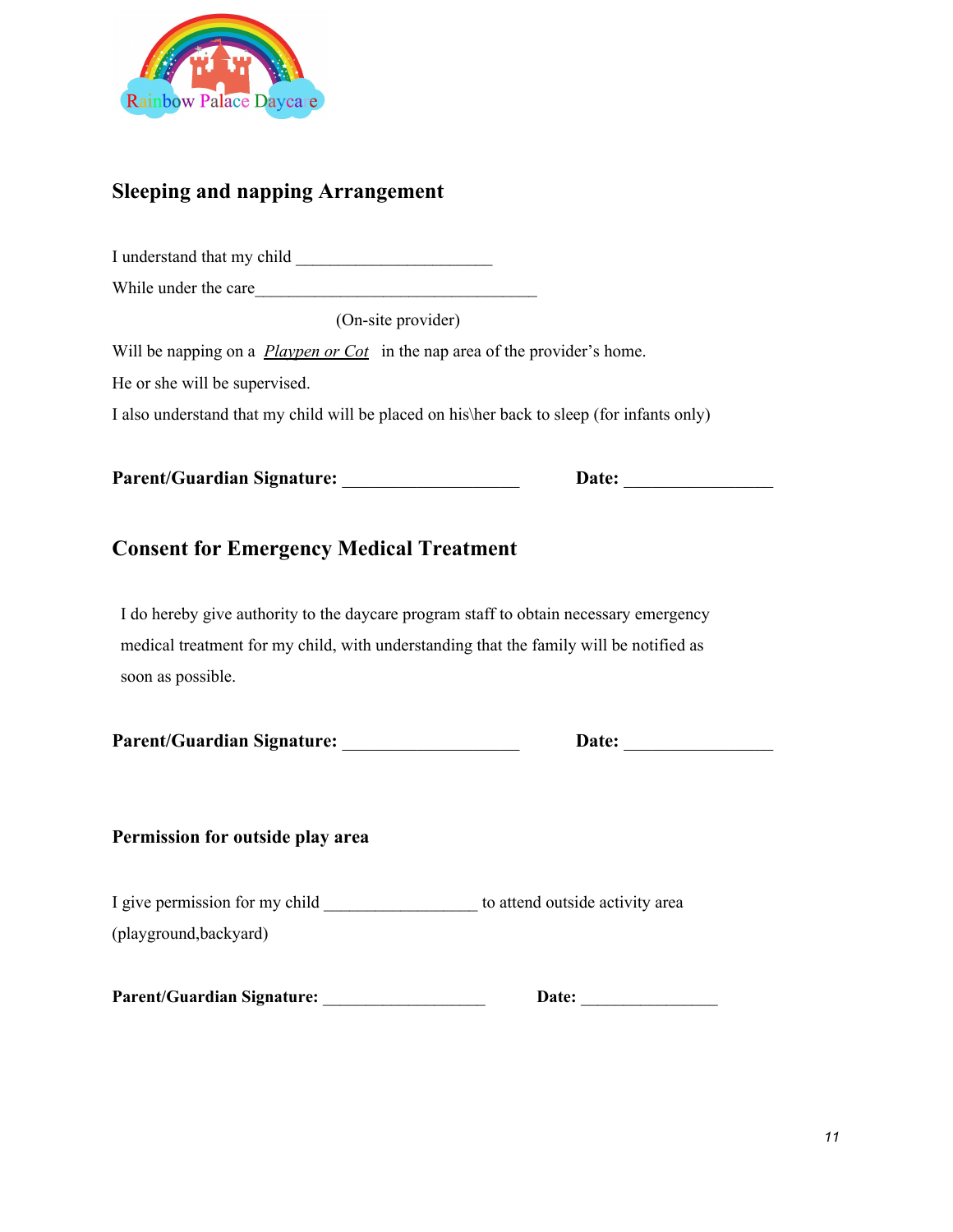

#### **Additional Information for Infants and Toddlers**

| Food                                                         |  |
|--------------------------------------------------------------|--|
| Is your child breast-fed? $\square$ Yes $\square$ No         |  |
| If Yes:                                                      |  |
| Do you plan to continue breast-feeding? $\Box$ Yes $\Box$ No |  |
| If yes, how do you plan to carry this out?                   |  |
|                                                              |  |
| Do you supplement?                                           |  |
|                                                              |  |
|                                                              |  |

Is your child bottle-fed?  $\Box$  Yes  $\Box$  No

If yes, what is your child's bottle feeding schedule?

| <b>Type</b> | <b>Amount</b> | <b>Time</b> |
|-------------|---------------|-------------|
|             |               |             |
|             |               |             |
|             |               |             |
|             |               |             |
|             |               |             |

\_\_\_\_\_\_\_\_\_\_\_\_\_\_\_\_\_\_\_\_\_\_\_\_\_\_\_\_\_\_\_\_\_\_\_\_\_\_\_\_\_\_\_\_\_\_\_\_\_\_\_\_\_\_\_\_\_\_\_\_\_\_\_\_\_\_\_\_\_\_\_

\_\_\_\_\_\_\_\_\_\_\_\_\_\_\_\_\_\_\_\_\_\_\_\_\_\_\_\_\_\_\_\_\_\_\_\_\_\_\_\_\_\_\_\_\_\_\_\_\_\_\_\_\_\_\_\_\_\_\_\_\_\_\_\_\_\_\_\_\_\_\_

What position does your child like to be in while bottle-feeding?

What position does your child like to be in while being burped?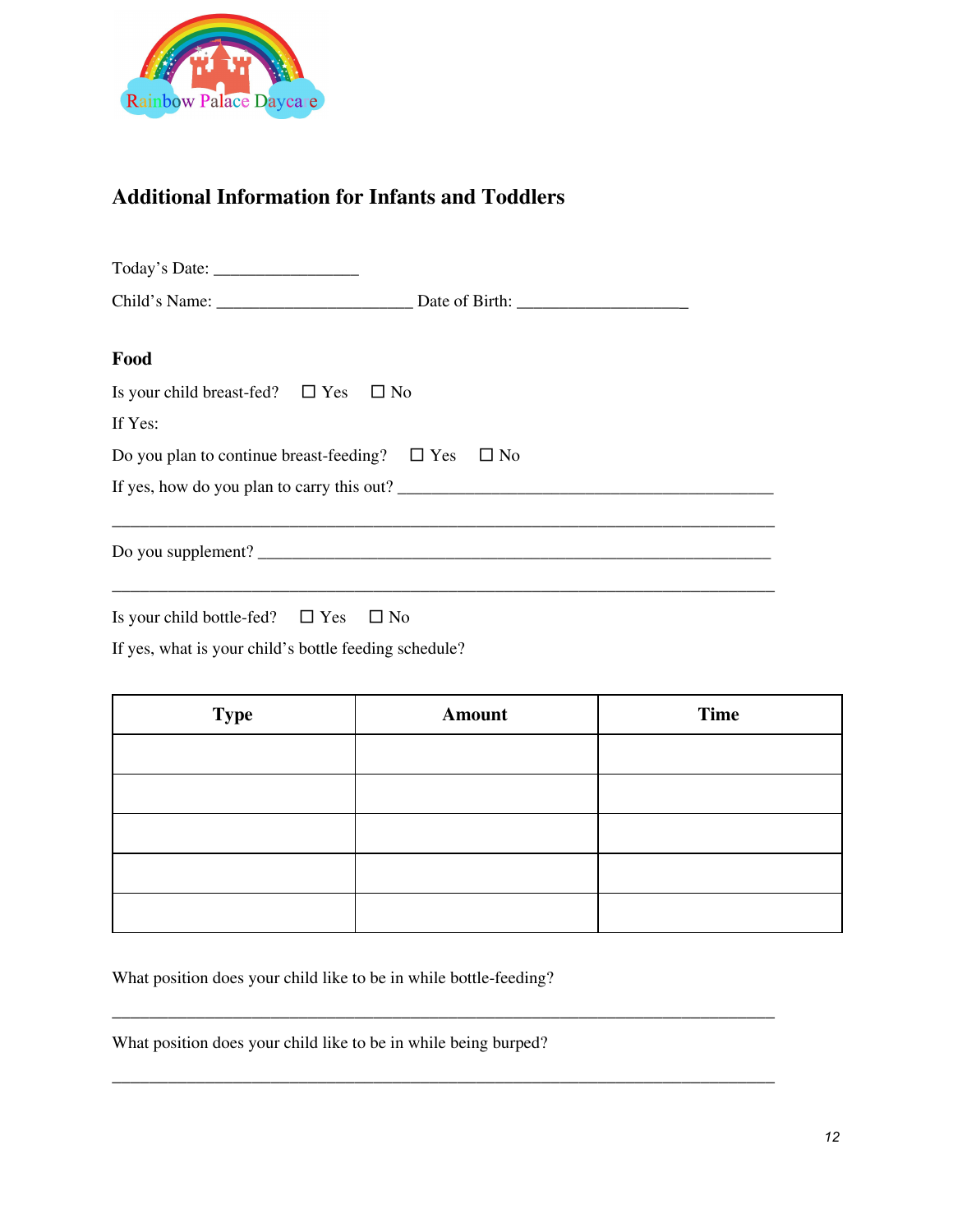

Has your child been introduced to solid food yet?  $\Box$  Yes  $\Box$  No

If yes, what type?  $\Box$  baby food  $\Box$  table food

If yes, what is your child's feeding schedule?

| <b>Solids</b> | <b>Type</b> | Consistency | <b>Amount</b> | <b>Times</b> |
|---------------|-------------|-------------|---------------|--------------|
|               |             |             |               |              |
|               |             |             |               |              |
|               |             |             |               |              |
|               |             |             |               |              |
|               |             |             |               |              |
|               |             |             |               |              |
|               |             |             |               |              |
|               |             |             |               |              |
|               |             |             |               |              |

| Does your child have any food sensitivities? $\Box$ Yes $\Box$ No |  |  |
|-------------------------------------------------------------------|--|--|
|                                                                   |  |  |

\_\_\_\_\_\_\_\_\_\_\_\_\_\_\_\_\_\_\_\_\_\_\_\_\_\_\_\_\_\_\_\_\_\_\_\_\_\_\_\_\_\_\_\_\_\_\_\_\_\_\_\_\_\_\_\_\_\_\_\_\_\_\_\_\_\_\_\_\_\_\_

\_\_\_\_\_\_\_\_\_\_\_\_\_\_\_\_\_\_\_\_\_\_\_\_\_\_\_\_\_\_\_\_\_\_\_\_\_\_\_\_\_\_\_\_\_\_\_\_\_\_\_\_\_\_\_\_\_\_\_\_\_\_\_\_\_\_\_\_\_\_\_

\_\_\_\_\_\_\_\_\_\_\_\_\_\_\_\_\_\_\_\_\_\_\_\_\_\_\_\_\_\_\_\_\_\_\_\_\_\_\_\_\_\_\_\_\_\_\_\_\_\_\_\_\_\_\_\_\_\_\_\_\_\_\_\_\_\_\_\_\_\_

\_\_\_\_\_\_\_\_\_\_\_\_\_\_\_\_\_\_\_\_\_\_\_\_\_\_\_\_\_\_\_\_\_\_\_\_\_\_\_\_\_\_\_\_\_\_\_\_\_\_\_\_\_\_\_\_\_\_\_\_\_\_\_\_\_\_\_\_\_\_

\_\_\_\_\_\_\_\_\_\_\_\_\_\_\_\_\_\_\_\_\_\_\_\_\_\_\_\_\_\_\_\_\_\_\_\_\_\_\_\_\_\_\_\_\_\_\_\_\_\_\_\_\_\_\_\_\_\_\_\_\_\_\_\_\_\_\_\_\_\_

\_\_\_\_\_\_\_\_\_\_\_\_\_\_\_\_\_\_\_\_\_\_\_\_\_\_\_\_\_\_\_\_\_\_\_\_\_\_\_\_\_\_\_\_\_\_\_\_\_\_\_\_\_\_\_\_\_\_\_\_\_\_\_\_\_\_\_\_\_\_\_

If yes, please identify:  $\frac{1}{2}$  is the set of the set of the set of the set of the set of the set of the set of the set of the set of the set of the set of the set of the set of the set of the set of the set of the set

What type of foods does your child like/dislike?

#### **Sleep**

Describe your child's sleep routine (include naps & lengths of naps):

Does your child usually cry when going to sleep?  $\Box$  Yes  $\Box$  No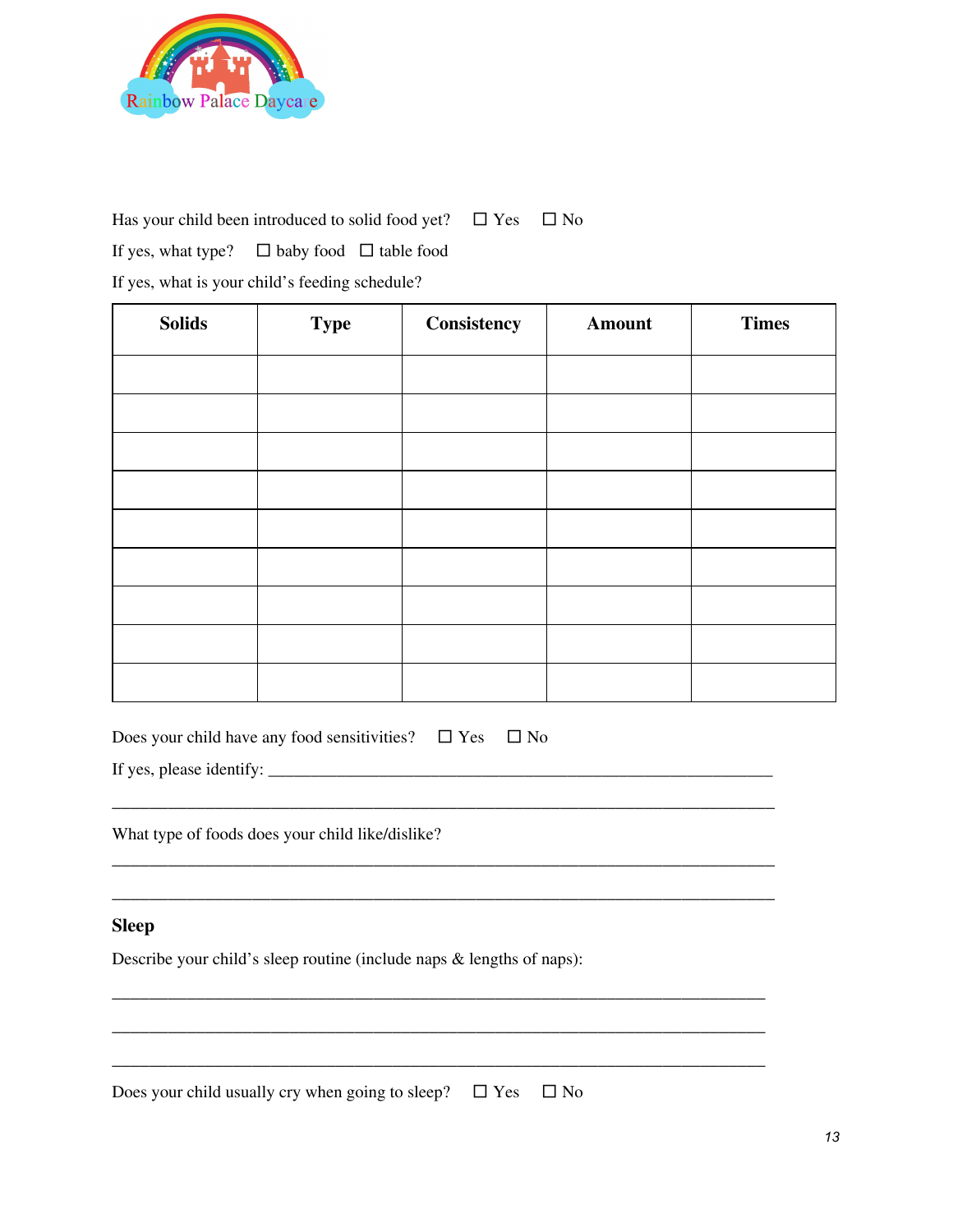

If yes, for how long?

| Where does your child normally sleep?                                                                                           |
|---------------------------------------------------------------------------------------------------------------------------------|
| <b>Diapering</b>                                                                                                                |
| What type of diapers does your child use?<br>Describe your child's diapering routine (include double diapering, liners, creams, |
| Is your child prone to diaper rash? $\Box$ Yes $\Box$ No<br>If yes, what type of treatment do you use?                          |

\_\_\_\_\_\_\_\_\_\_\_\_\_\_\_\_\_\_\_\_\_\_\_\_\_\_\_\_\_\_\_\_\_\_\_\_\_\_\_\_\_\_\_\_\_\_\_\_\_\_\_\_\_\_\_\_\_\_\_\_\_\_\_\_\_\_\_\_\_\_\_\_\_\_\_\_

## **Social/Emotional Development**

| Describe your child's temperament: (i.e. colic, likes to cuddle)                                                                                                      |
|-----------------------------------------------------------------------------------------------------------------------------------------------------------------------|
| ,他们的人们也不能在这里,他们的人们也不能在这里,他们的人们也不能在这里,他们的人们也不能在这里,他们的人们也不能在这里,他们的人们也不能在这里,他们的人们也不能<br>What signs does your child give of being hungry, tired or over-stimulated? (i.e. |
| Does your child separate easily from you? $\Box$ Yes<br>$\Box$ No                                                                                                     |
| Is your child afraid of anything? $\Box$ Yes $\Box$ No                                                                                                                |
| Does your child have a favorite toy, blanket or soother? $\square$ Yes<br>$\square$ No                                                                                |
| Does your child spend time with other children? $\square$ Yes<br>$\Box$ No                                                                                            |
| <u> 1989 - Johann Barn, mars ar breithinn ar cheangail ann an cheangail ann an cheangail ann an cheangail ann an c</u><br>What activities does your child enjoy?      |